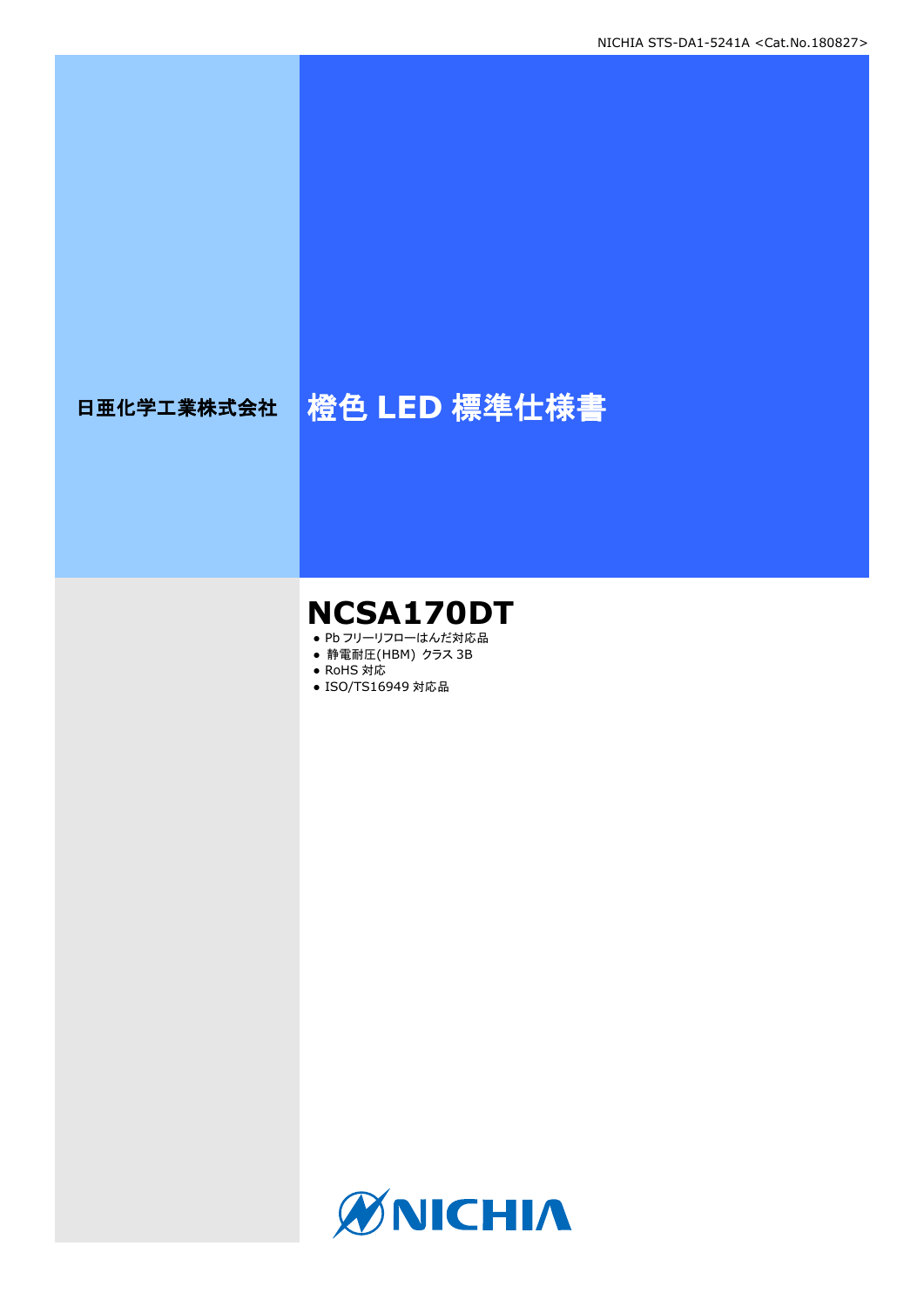### 規格

### (1) 絶対最大定格

| 項目        | 記号                           | 最大定格           | 単位 |
|-----------|------------------------------|----------------|----|
| 順電流       | ${\rm I}_{{\rm F}}$          | 1200           | mA |
| パルス順電流    | $I_{\mathsf{FP}}$            | 1500           | mA |
| 静電耐圧(HBM) | V <sub>ESD</sub>             | 8              | kV |
| 逆方向許容電流   | $\rm I_R$                    | 85             | mA |
| 許容損失      | $P_D$                        | 4.36           | W  |
| 動作温度      | ${\mathsf T}_{\textsf{opr}}$ | $-40 \sim 125$ | °C |
| 保存温度      | $T_{\text{stq}}$             | $-40 \sim 125$ | °C |
| ジャンクション温度 |                              | 150            | °C |

\* T<sub>S</sub>=25°C での値です。

\* IFP条件は、パルス幅 10ms 以下、デューティー比は 10%以下です。

\* 静電耐圧(HBM)は ANSI/ESDA/JEDEC JS-001 のクラス 3B です。

### (2) 特性

| 項目   |   | 記号                      | 条件              | 標準   | 最大  | 単位   |
|------|---|-------------------------|-----------------|------|-----|------|
| 順電圧  |   | $\mathsf{V}_\mathsf{F}$ | $I_F = 1000$ mA | 3.25 | -   |      |
| 光束   |   | $\Phi_{\rm v}$          | $I_F = 1000mA$  | 265  | -   | lm.  |
|      | x |                         | $I_F = 1000mA$  | 0.57 |     |      |
| 色度座標 |   | -                       | $I_F = 1000$ mA | 0.42 | -   |      |
|      |   | $R_{\theta}$ JS real    |                 | 4.9  | 5.3 |      |
| 熱抵抗  |   | $R_{\theta}$ JS_el      |                 | 3.6  | 4.0 | °C/W |

\* T<sub>S</sub>=25°C での値です。

\* 光束は、CIE 127:2007 に準拠した国家標準校正値と整合をとっています。

\* 色度座標は、CIE 1931 色度図に基づくものとします。

\* 熱抵抗 Rejs\_real は電力変換効率(ne=25%)を考慮した値です。JESD51 をご参照ください。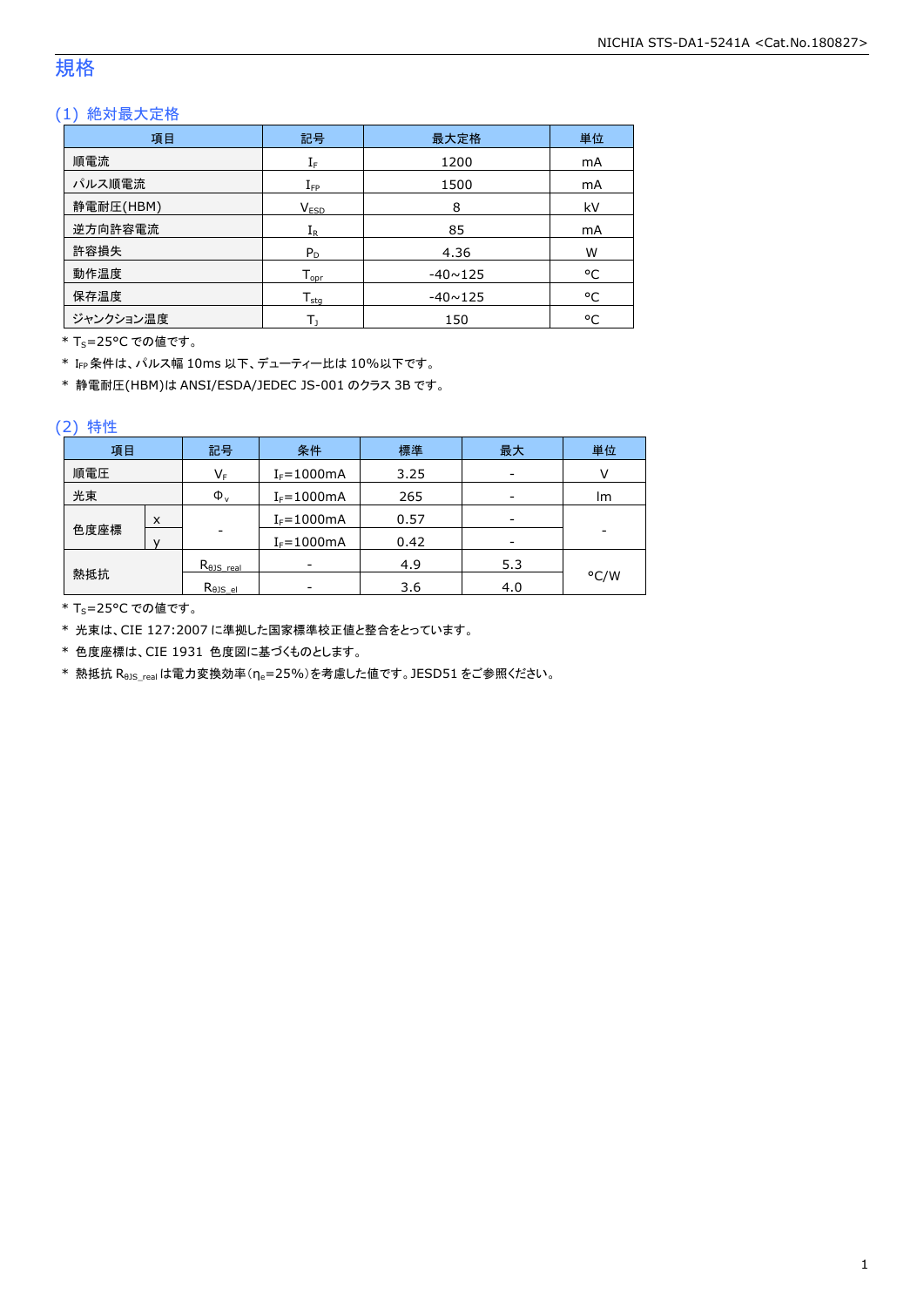## ランク分け

| 項目  | ランク                      | 最小   | 最大   | 単位 |  |
|-----|--------------------------|------|------|----|--|
| 順電圧 | $\overline{\phantom{a}}$ | 2.75 | 3.55 |    |  |
|     | R <sub>275</sub>         | 275  | 300  |    |  |
| 光束  | R <sub>250</sub>         | 250  | 275  | Im |  |
|     | R <sub>225</sub>         | 225  | 250  |    |  |

色度範囲

|   | ランク L3 |       |       |       |  |
|---|--------|-------|-------|-------|--|
| x | 0.576  | 0.549 | 0.562 | 0.589 |  |
|   | 0.407  | 0.425 | 0.438 | 0.411 |  |

 $*$  T<sub>S</sub>=25°C での値です。

\* 順電圧は±0.05V の公差があります。

\* 光束は±5%の公差があります。

\* 色度は±0.003 の公差があります。

\* 1 注文単位に対して上記のランクを納入します。又、その納入比率は問わないものとします。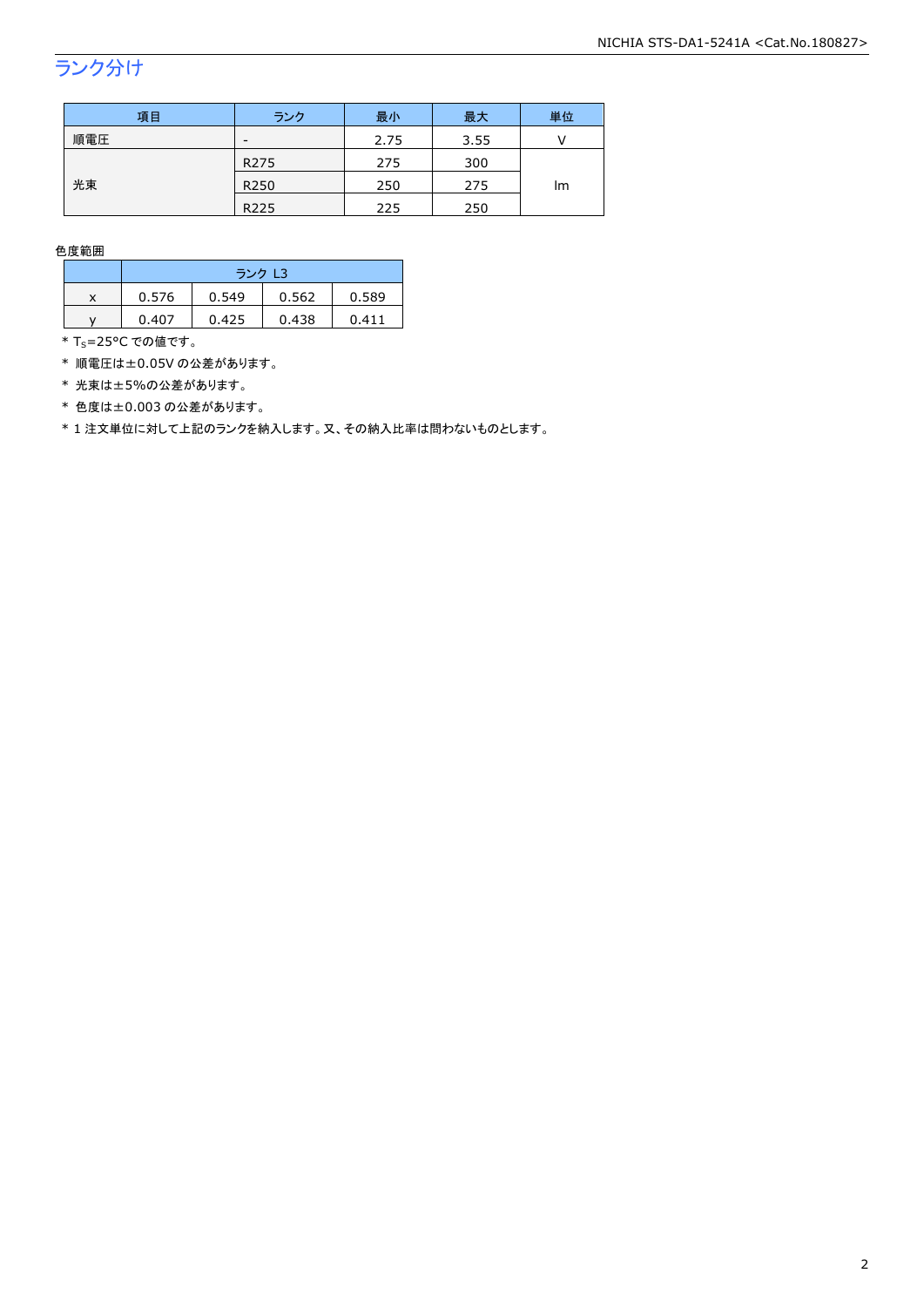色度図

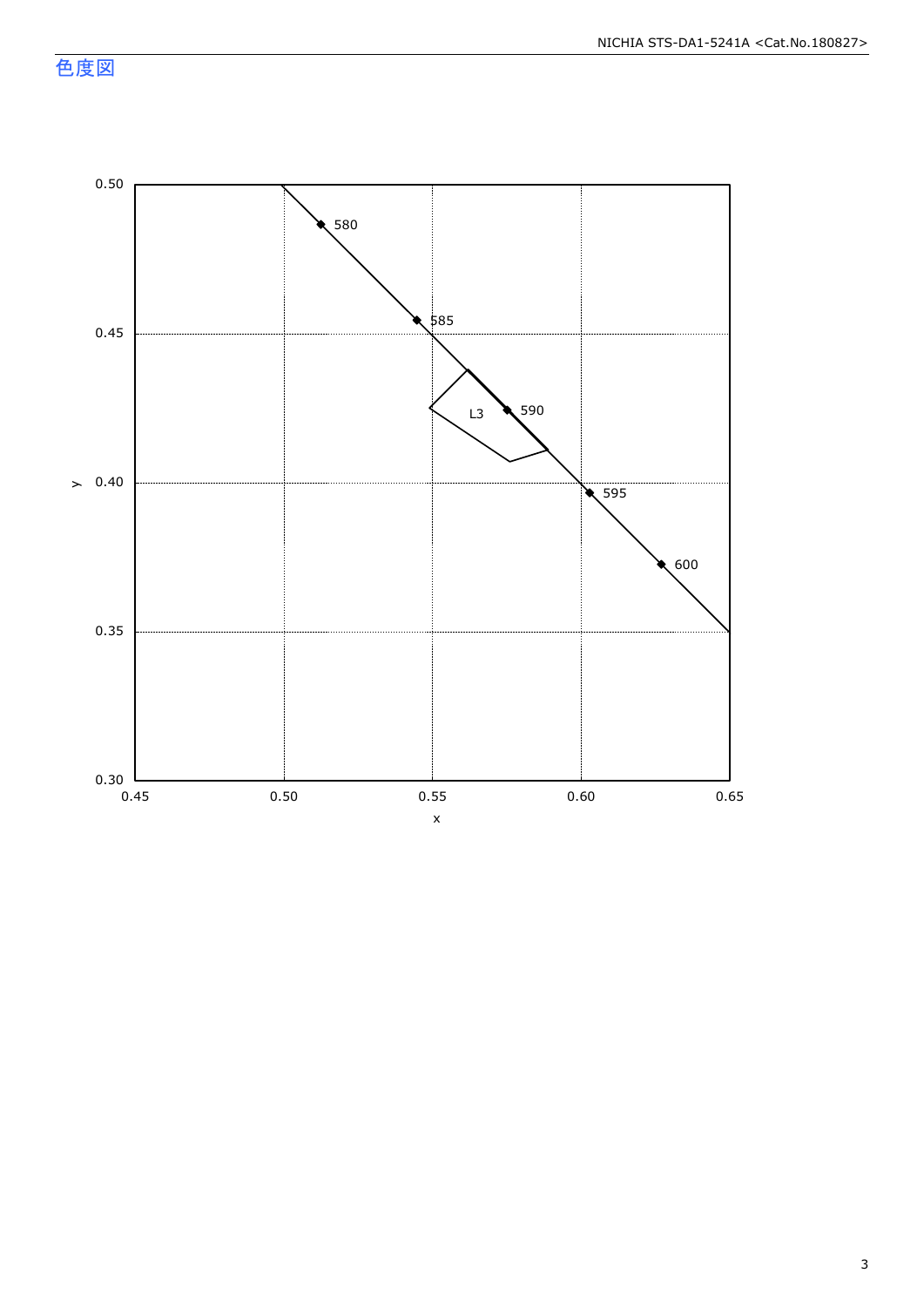### 外形寸法

KCSA170D MCSA170D MESA170D MESA170D<br>管理番号 No. STS-DA7-13595A ها التي تقويم التي تقويم التي تقويم التي تقويم التي تقويم التي تقويم التي تقويم التي ت<br>(単位 Unit: mm, 公差 Tolerance: ±0.05)

管理番号 No.



| 項目 Item                                    | 内容 Description                                                                 |  |  |  |
|--------------------------------------------|--------------------------------------------------------------------------------|--|--|--|
| パッケージ材質<br>Package Materials               | セラミックス<br>Ceramics                                                             |  |  |  |
| 蛍光体板材質<br>Phosphor sheet<br>Materials      | 硬質ガラス+シリコーン樹脂(蛍光体入り)<br><b>Hard Glass</b><br>and Silicone Resin(with phosphor) |  |  |  |
| 封止樹脂材質<br>Encapsulating Resin<br>Materials | シリコーン樹脂<br>Silicone Resin                                                      |  |  |  |
| 雷極材質<br><b>Electrodes Materials</b>        | 金メッキ<br>Au-plated                                                              |  |  |  |
| 質量<br>Weight                               | 0.0055q(TYP)                                                                   |  |  |  |
|                                            |                                                                                |  |  |  |

\* バリは寸法に含まないものとします。<br>- Dimensions do not include mold flash.

The height of LED package is from the bottom of \* 製品高さは、裏面電極から発光エリアまでの寸法です。<br>The height of LED package is from the bottom<br>back electrode to the surface of emitting area.

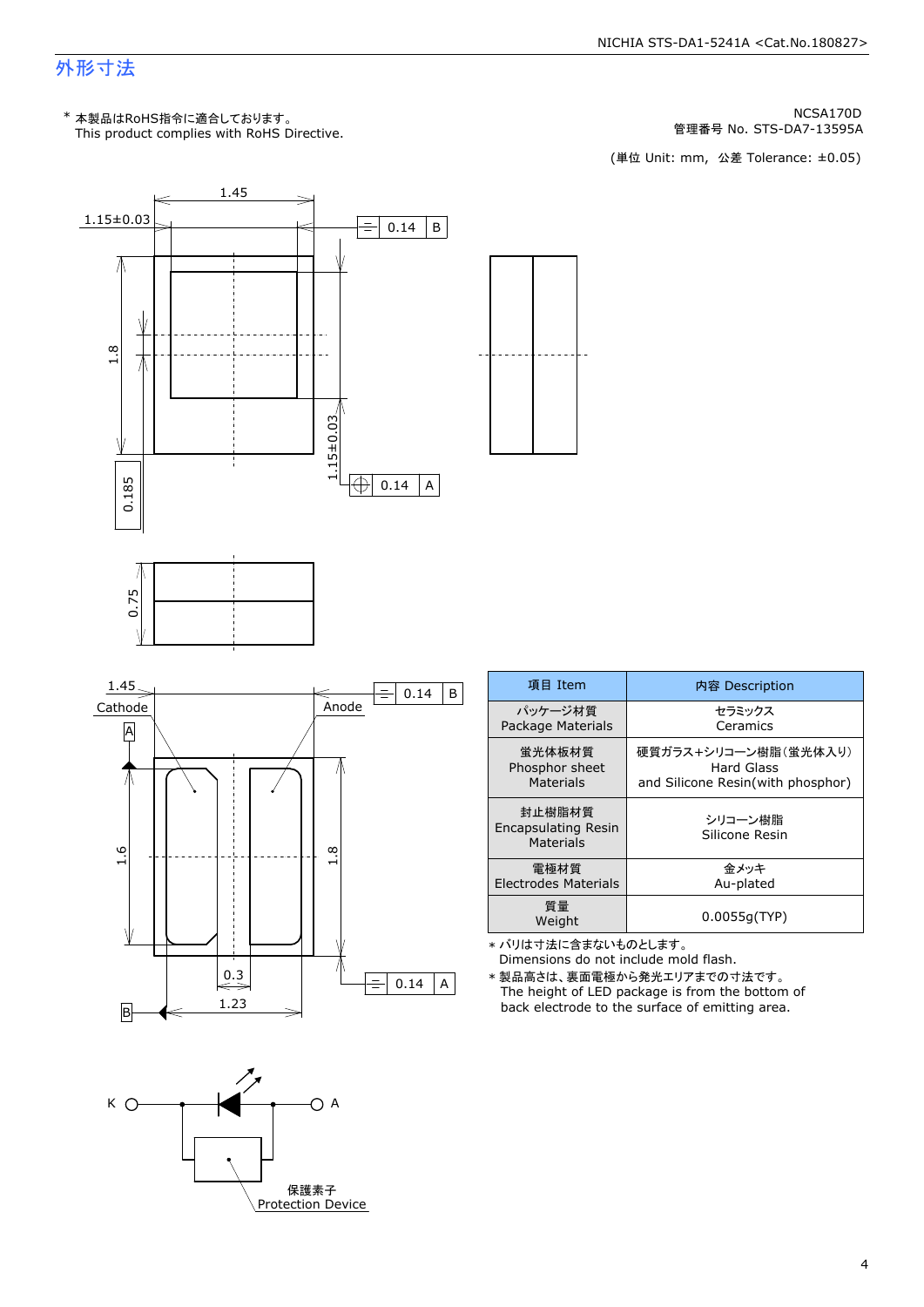### はんだ付け

● リフロー条件(Pb フリーはんだ使用時)







(単位 Unit: mm)

- \* 本製品は、リフロー対応品です。ディップはんだ、手はんだについては保証できません。
- \* リフローはんだは 2 回までとして下さい。
- \* ご使用のはんだ推奨条件を基にリフロープロファイルを設定して下さい。
- \* ピーク温度からの冷却温度勾配が緩やかになるように配慮して、急冷却を避けて下さい。
- \* 大気リフローの場合、リフロー時の熱や雰囲気の影響により、光学的劣化を起こすことがあります。リフローに際しては、窒素リフローを推奨します。
- \* 本製品は、発光面にガラスを用いているため、過度な力が加わると傷、欠け、割れ、製品の変形、断線や信頼性に影響を及ぼす恐れがあります。 推奨実装条件:

専用ノズルを推奨します。(下図ノズル図面参照)

ノズル接触部:

蛍光体板の中心。(以下の右から 2 番目の図参照)



 上図のように蛍光体板端を吸着すると欠け、割れ発生の原因となります。 実装圧力 3.5N/m㎡以下 ※但し、最大荷重 5N 以下 吸引圧力 8N/c ㎡以下(0.8kgf/c ㎡以下)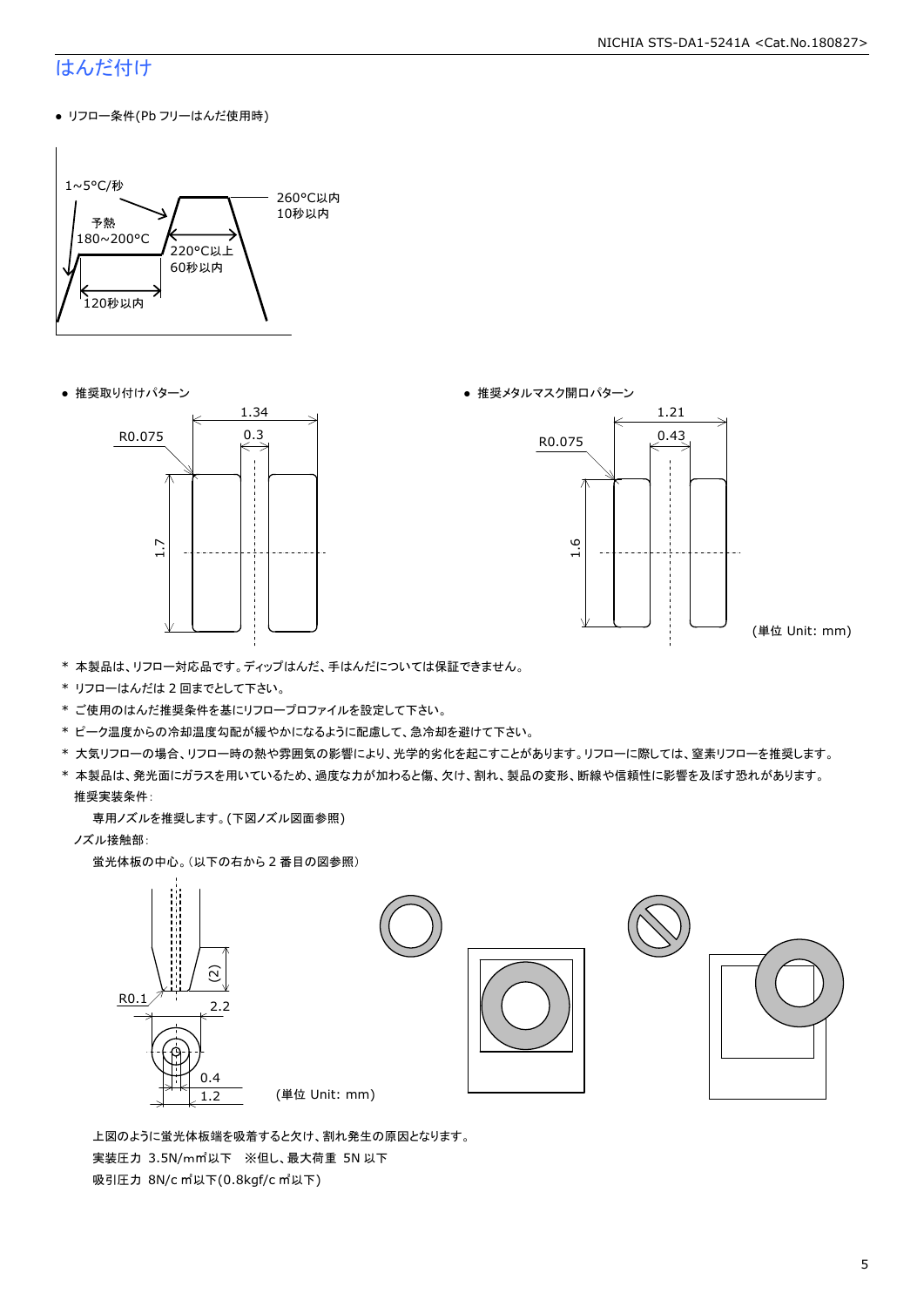- \* 基本的にはんだの取り付け後の修正は行わないで下さい。やむをえず修正する場合は、ホットプレートを使用して下さい。また、事前に修正による特性の 劣化のなきことを確認の上行って下さい。
- \* はんだ付け時、加熱された状態で LED にストレスを加えないで下さい。
- \* 実装機を使用する場合は、本製品にあった吸着ノズルを選定下さい。
- \* あくまで推奨ランドは LED を問題無く取り付けられるランドサイズとなっています。高密度実装などで実装精度が必要となる場合は、それに適したランド形 状を検討下さい。
- \* フラックスを使用する場合はノンハロゲンタイプを推奨します。また LED に直接フラックスがかかるような工程設計は行わないで下さい。
- \* 取り付けパターンに対して、はんだ種類及びはんだ塗布量が問題ないことを事前に確認して下さい。
- \* 電極パターンが全てパッケージの裏面にあるため、はんだ部が外観では確認できません。貴社にてはんだ条件を充分に確認の上でご使用下さい。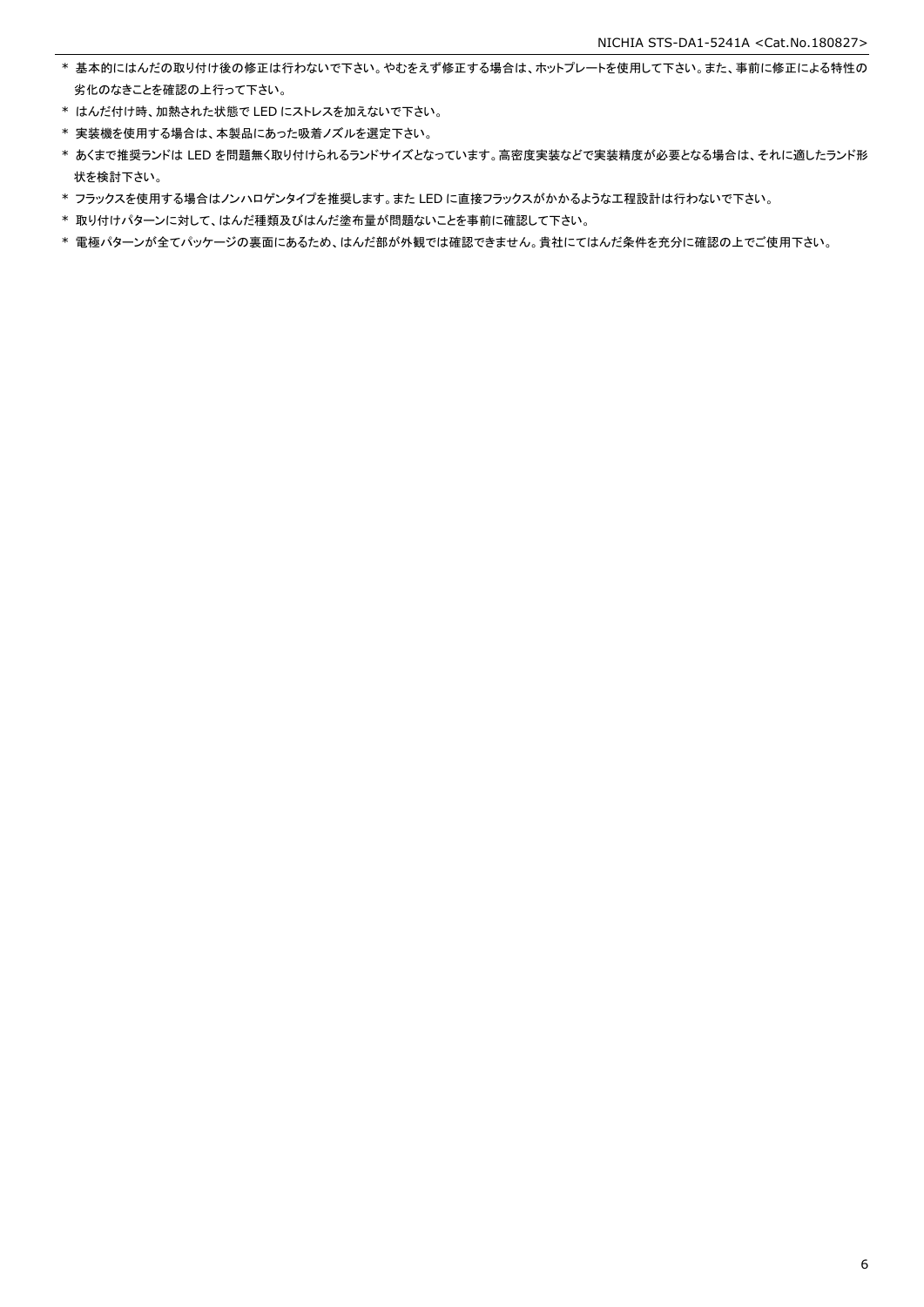### テーピング仕様

#### Nxxx170x (単位 Unit: mm) <sup>Φ</sup>1.5 -0 +0.1 テーピング部 Tape  $1.75^{\pm0.1}$ 管理番号 No. STS-DA7-9941  $0.20^{+0.05}$  $\longrightarrow^{\text{\textsterling}^{\pm 0.1}}$  2±0.05  $3.5^{+0.05}$ <br> $8^{+0.1}$ 2±0.1 Ė  $0.95^{\pm0.1}$  $4^{\pm 0.1}$  $Φ 1<sup>+0.2</sup>$  $.65^{+0.1}$ エンボスキャリアテープ Embossed Carrier Tape トレーラ部/リーダ部 Trailer and Leader トップカバーテープ Top Cover Tape  $\circlearrowright$ Ó  $\circlearrowright$  $\bigcirc$ 10 引き出し方向 Feed Direction ٦S ٩f -55 LED装着部<br>Loaded Pockets リーダ部最小400mm トレーラ部最小160mm(空部) Trailer 160mm MIN(Empty Pockets) Loaded Pockets Leader without Top Cover Tape 400mm MIN 引き出し部最小100mm(空部) Leader with Top Cover Tape 100mm MIN(Empty Pocket) リール部 Reel $\begin{picture}(180,180)(-180,180) \put(10,180){\line(1,0){180}} \put(10,180){\line(1,0){180}} \put(10,180){\line(1,0){180}} \put(10,180){\line(1,0){180}} \put(10,180){\line(1,0){180}} \put(10,180){\line(1,0){180}} \put(10,180){\line(1,0){180}} \put(10,180){\line(1,0){180}} \put(10,180){\line(1,0){18$  $180+9$ Φ13±0.2 180+0 \* 数量は1リールにつき 3500個入りです。 Reel Size: 3500pcs 実装作業の中断などでエンボスキャリアテープをリールに巻き取る場合、<br>エンボスキャリアテープを強く(10N以上)締めないで下さい。<br>LEDがカバーテープに貼り付く可能性があります。 **BAY**  $\chi^2$ When the tape is rewound due to work interruptions, no more than 10N should be applied to  $\Phi$ 60 $^{+1}_{-0}$ the embossed carrier tape.<br>The LEDs may stick to the top cover tape. .<br>. ∴−1. f\* JIS C 0806電子部品テーピングに準拠しています。<br>The tape packing method complies with JIS C 0806<br>(Packaging of Electronic Components on Continuous Tapes). The tape packing method complies with JIS C 0806  $11.4^{\pm1}$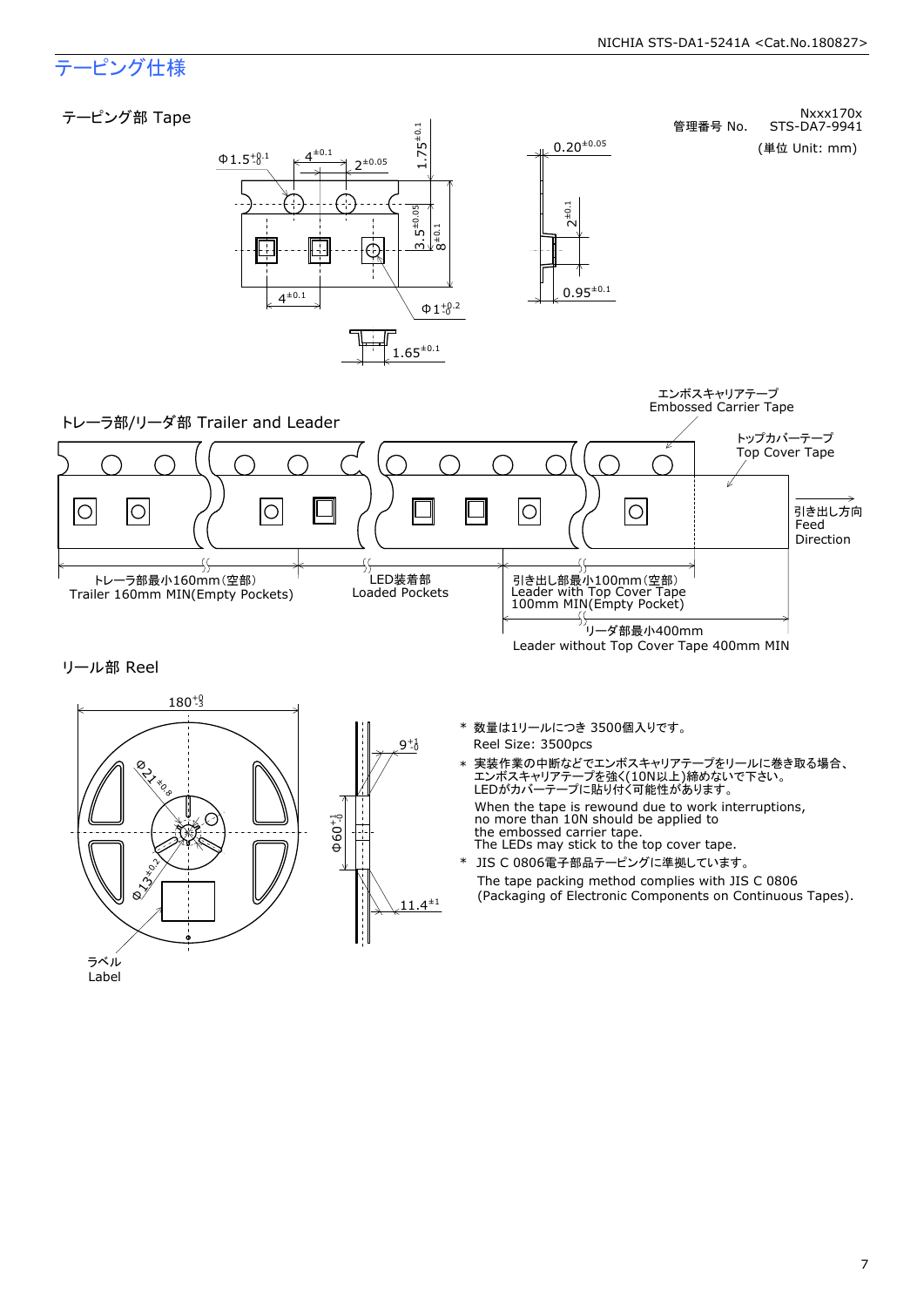### 梱包仕様

シリカゲルとともにリールをアルミ防湿袋に入れ、熱シールにより封をします。<br>Reels are shipped with desiccants in heat-sealed moisture-proof bags.

Nxxxxxxx<br>管理番号 No. STS-DA7-0006C



ラベル Label ØNICHIA XXXX LED<br>|xxxxxxx<br>\*\*\*\*\*\*\*<br>'Mxxxx-RRR<br>PCS & Rohs TYPE NXXXXXXX<br>
LOT YMXXXX-R<br>
QTY. PCS YMxxxx-RRR

アルミ防湿袋を並べて入れ、ダンボールで仕切ります。<br>Moisture-proof bags are packed in cardboard boxes<br>with corrugated partitions.





- 客先型名を\*\*\*\*\*\*\*で示します。<br>客先型名が設定されていない場合は空白です。<br>\*\*\*\*\*\*\* is the customer part number.<br>If not provided, it will not be indicated on the label.
- ロット表記方法についてはロット番号の項を<br>参照して下さい。 \* ロット表記方法についてはロット番号の項を<br>参照して下さい。<br>For details, see "LOT NUMBERING CODE"<br>in this document.
- The label does not have the RANK field for \* ランク分けがない場合はランク表記はありません。<br>The label does not have the RANK field fi<br>un-ranked products.
- 
- \* 本製品はテーピングしたのち、輸送の衝撃から保護するためダンボールで梱包します。<br>Products shipped on tape and reel are packed in a moisture-proof bag.<br>They are shipped in cardboard boxes to protect them from external forces during transportation.<br>\* 取り扱いに際して、落
- \* ダンボールには防水加工がされておりませんので、梱包箱が水に濡れないよう注意して下さい。 \* 取り扱いに際して、落下させたり、強い衝撃を与えたりしますと、製品を損傷させる原因になりますので注意して下さい。<br>Do not drop or expose the box to external forces as it may damage the products.<br>\* ダンボールには防水加工がされておりませんので、梱包箱が水に濡れないよう注意して下さい。<br>Do not expose to water. The box is n
-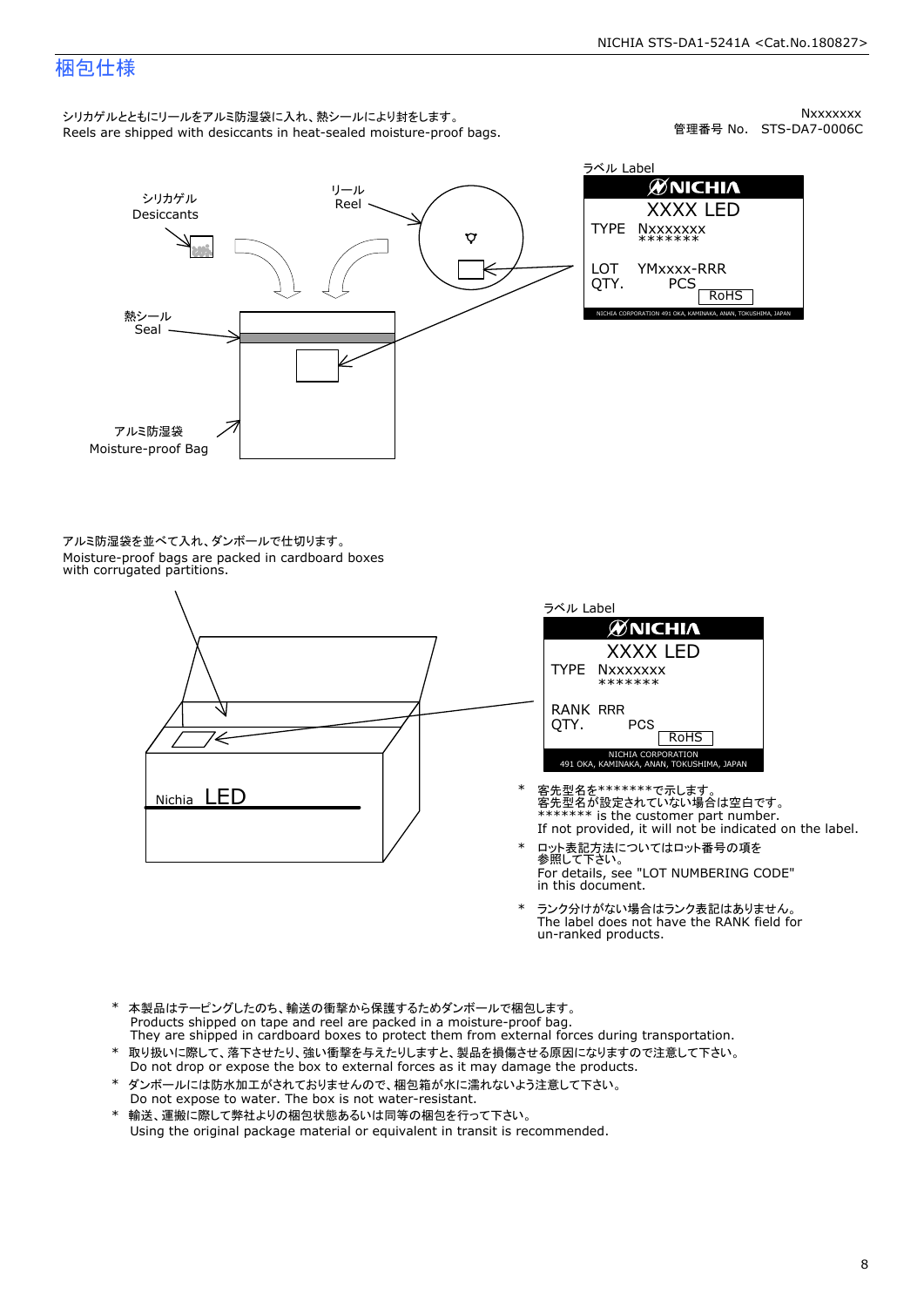### ロット番号

ロット番号は以下のように英数字で表記します。

- YMxxxx RRR
- Y 製造年

| 年    |   |  |  |  |
|------|---|--|--|--|
| 2017 | Н |  |  |  |
| 2018 |   |  |  |  |
| 2019 |   |  |  |  |
| 2020 | Κ |  |  |  |
| 2021 |   |  |  |  |
| 2022 |   |  |  |  |

#### M - 製造月

|   | м |    | M |
|---|---|----|---|
|   |   |    |   |
| 2 | 2 | 8  | 8 |
| 3 | 3 | 9  | 9 |
|   |   | 10 | A |
|   | 5 | 11 | В |
| 6 | 6 | 12 |   |

 xxxx-当社管理番号 RRR-色度ランク、光束ランク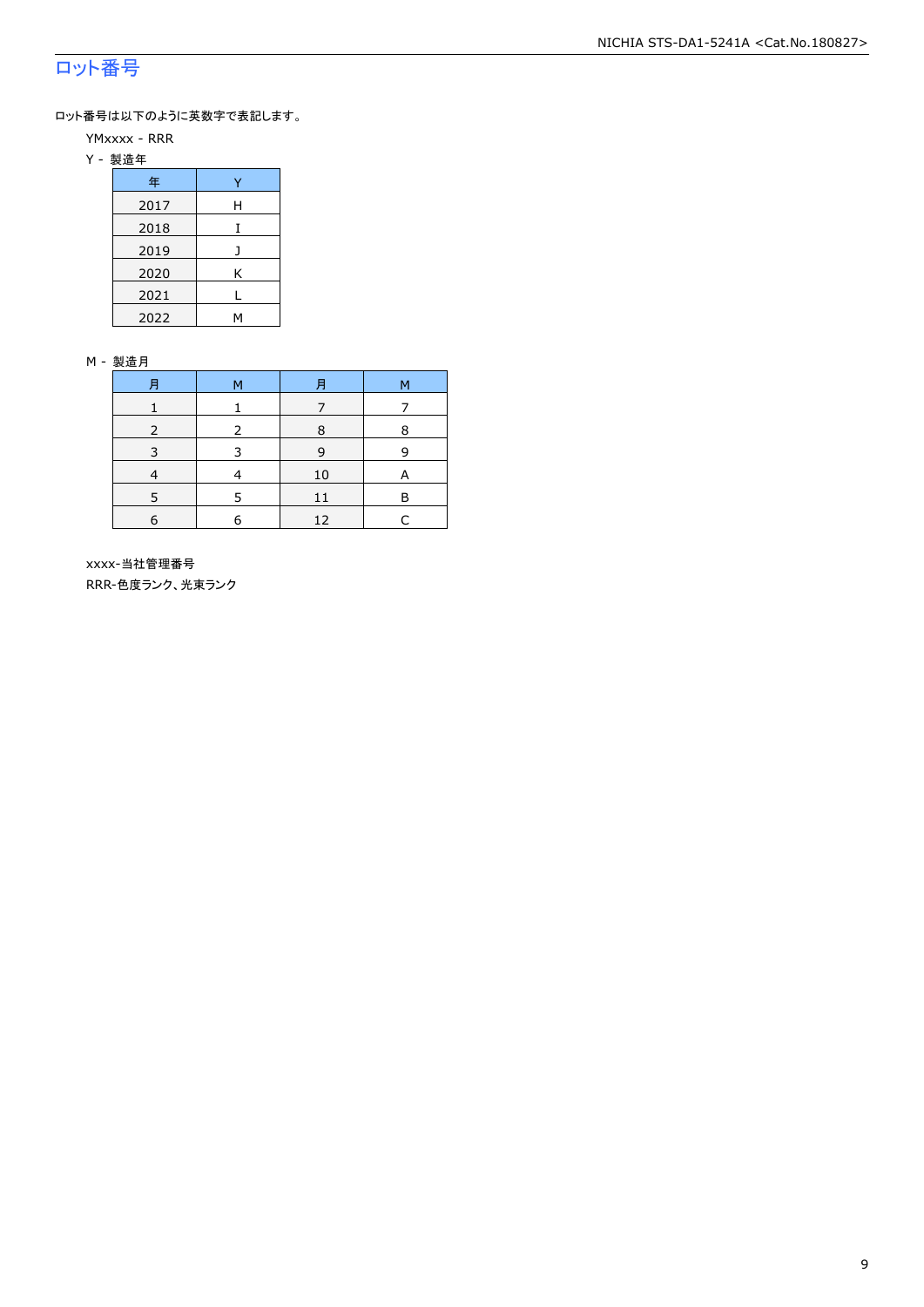## ディレーティング特性

NCxx170x 管理番号 No. STS-DA7-6974C





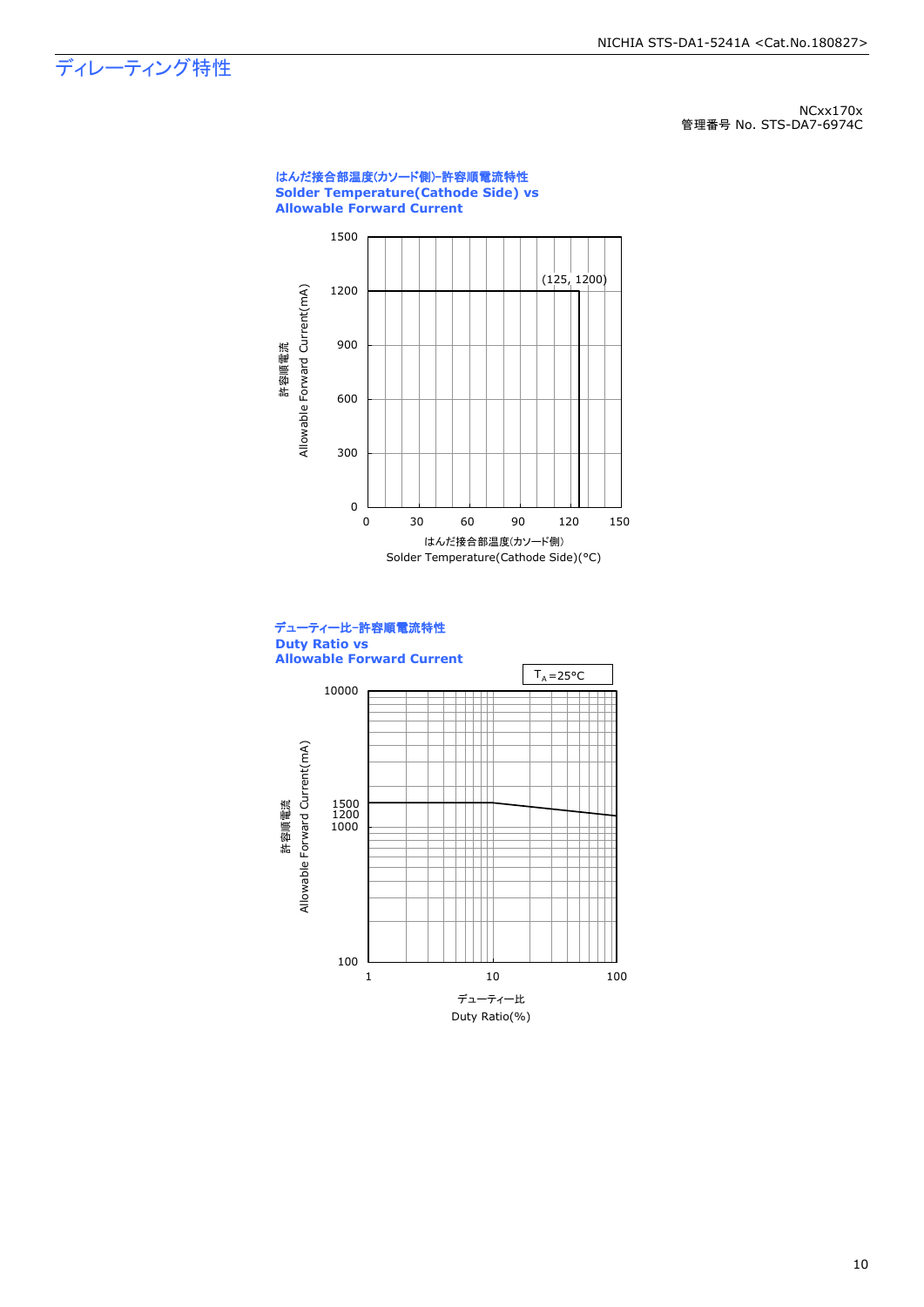#### NICHIA STS-DA1-5241A <Cat.No.180827>

### 光学特性

\* 本特性は参考です。 All characteristics shown are for reference only and are not guaranteed.

NCSA170D 管理番号 No. STS-DA7-13596A



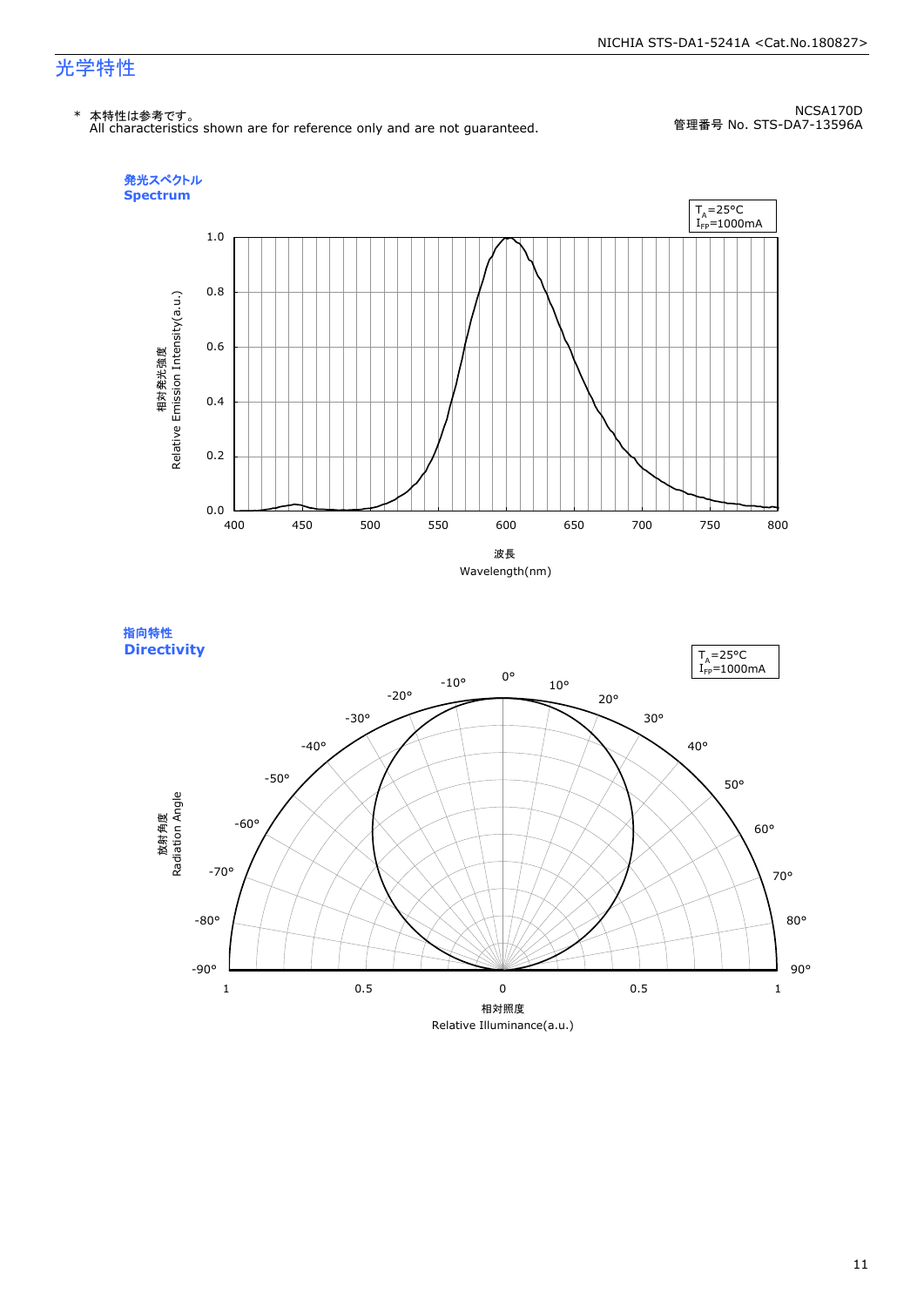### 電流温度特性

#### \* 本特性は参考です。

All characteristics shown are for reference only and are not guaranteed.

NCSA170D 管理番号 No. STS-DA7-13597A

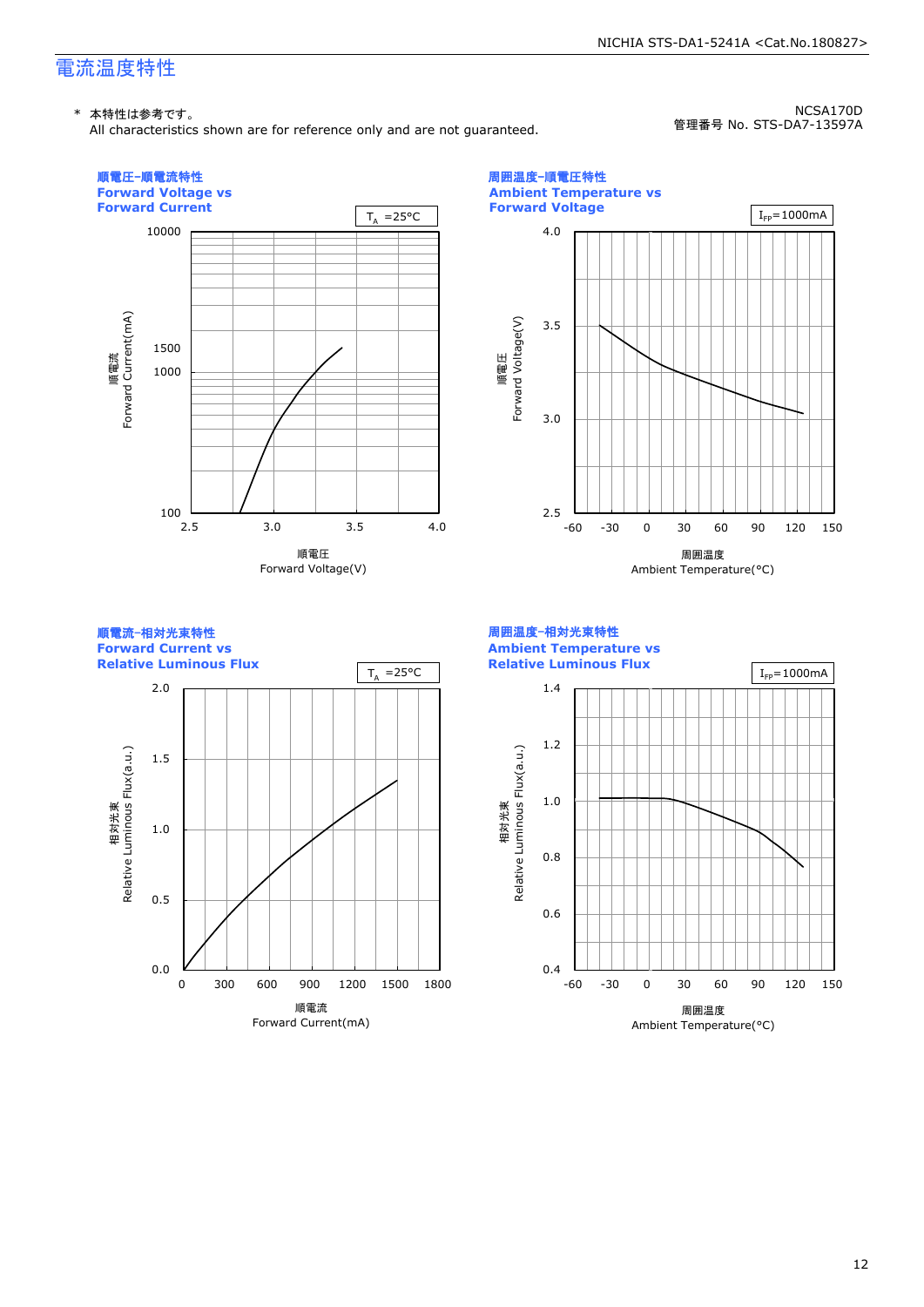### 電流温度特性

#### \* 本特性は参考です。

All characteristics shown are for reference only and are not guaranteed.

NCSA170D 管理番号 No. STS-DA7-13598A



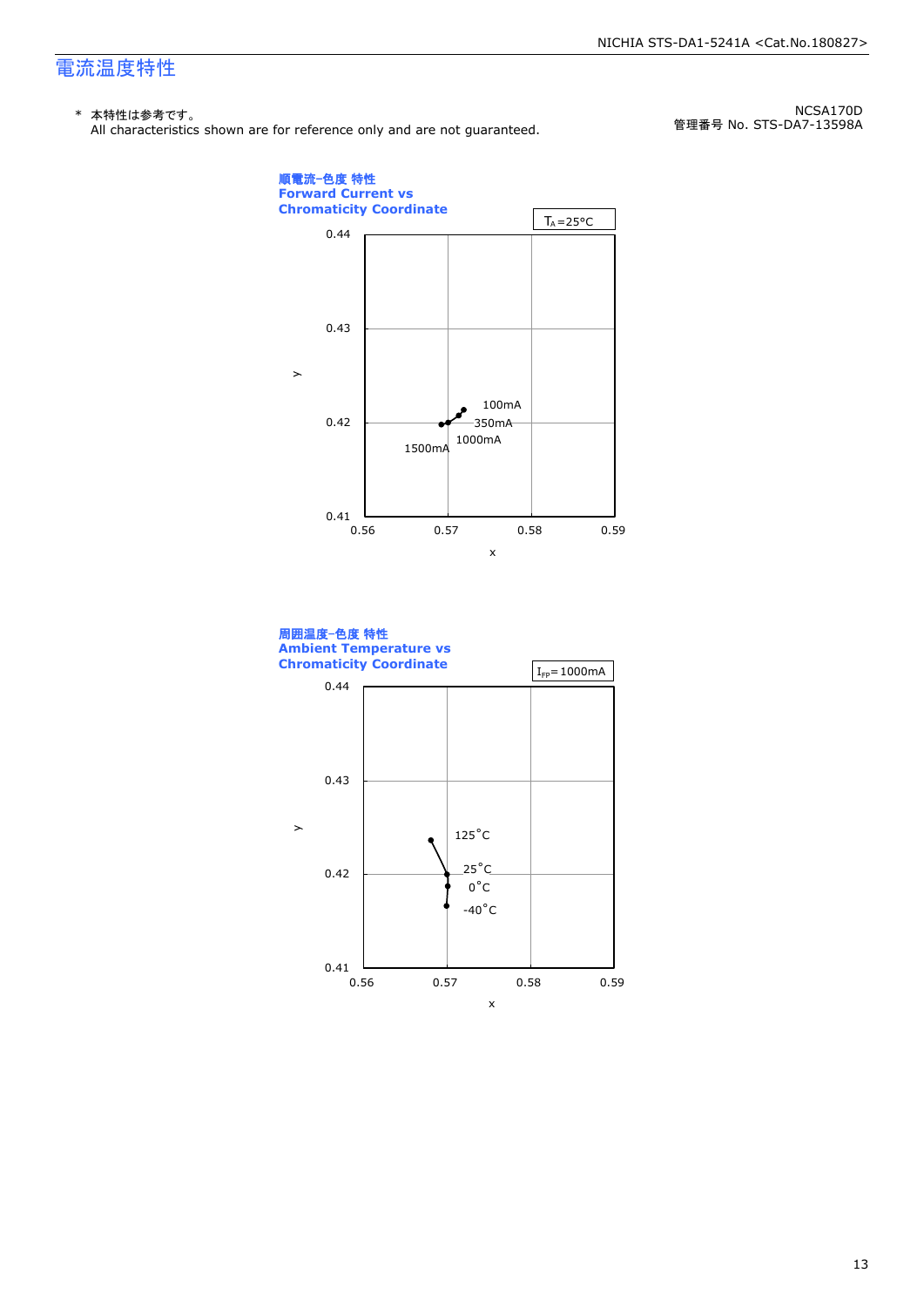### 信頼性

### (1) 試験項目と試験結果

| 試験項目      | 参照規格                            | 試験条件                                   | 試験時間     | 故障判定<br>基準 No. | 故障数/試験数 |
|-----------|---------------------------------|----------------------------------------|----------|----------------|---------|
| はんだ耐熱性    | <b>JEITA ED-4701</b>            | $T_{\text{std}} = 260$ °C, 10 秒, 2 回   |          |                |         |
| (リフローはんだ) | 300 301                         | (前処理 30℃, 70%, 168 時間)                 |          | #1             | 0/10    |
| はんだ付け性    | <b>JEITA ED-4701</b>            | T <sub>sld</sub> =245±5°C, 5秒          |          |                |         |
| (リフローはんだ) | 303 303A                        | 鉛フリーはんだ(Sn-3.0Ag-0.5Cu)                |          | #2             | 0/10    |
| 熱衝撃       |                                 | -40°C(15 分)~125°C(15 分)                | 100 サイクル | #1             | 0/22    |
| 温湿度サイクル   | <b>JEITA ED-4701</b><br>200 203 | 25°C~65°C~-10°C, 90%RH<br>24 時間/1 サイクル | 10 サイクル  | #1             | 0/10    |
| 高温保存      | <b>JEITA ED-4701</b><br>200 201 | $T_{\text{A}} = 125^{\circ}C$          | 1000 時間  | #1             | 0/10    |
| 高温高湿保存    | <b>JEITA ED-4701</b><br>100 103 | $T_A = 85^{\circ}$ C, RH = 85%         | 1000 時間  | #1             | 0/10    |
| 低温保存      | <b>JEITA ED-4701</b><br>200 202 | $T_{\text{A}} = -40^{\circ}C$          | 1000 時間  | #1             | 0/10    |
| 連続動作      |                                 | $T_A = 25$ °C, I <sub>F</sub> =1200mA  | 1000 時間  | #1             | 0/10    |
| 高温連続動作    |                                 | $T_A = 125$ °C, I <sub>F</sub> =400mA  | 1000 時間  | #1             | 0/10    |
| 高温高湿連続動作  |                                 | 85°C, RH=85%, I <sub>F</sub> =1000mA   | 1000 時間  | #1             | 0/10    |
| 低温連続動作    |                                 | $T_A = -40$ °C, I <sub>F</sub> =1200mA | 1000 時間  | #1             | 0/10    |
| 静雷破壊      | ANSI/ESDA/<br>JEDEC JS-001      | HBM, 8kV, 1.5kΩ, 100pF, 順逆 1回          |          | #1             | 0/10    |

注記:

1) 熱抵抗 R<sub>θJA</sub>≈21℃/W

2) 測定は LED が常温に戻ってから行います。

#### (2) 故障判定基準

| 基準 No. | 項目               | 条件              | 判定基準                    |
|--------|------------------|-----------------|-------------------------|
|        | 順電圧(VF)          | $I_F = 1000$ mA | >U.S.L.x1.1             |
| #1     | 光束( $\Phi_{V}$ ) | $I_F = 1000$ mA | $<$ L.S.L. $\times$ 0.7 |
| #2     | はんだぬれ性           | -               | はんだぬれ面積率が 95%未満         |

規格最大値(Upper Specification Limit) 規格最小値(Lower Specification Limit)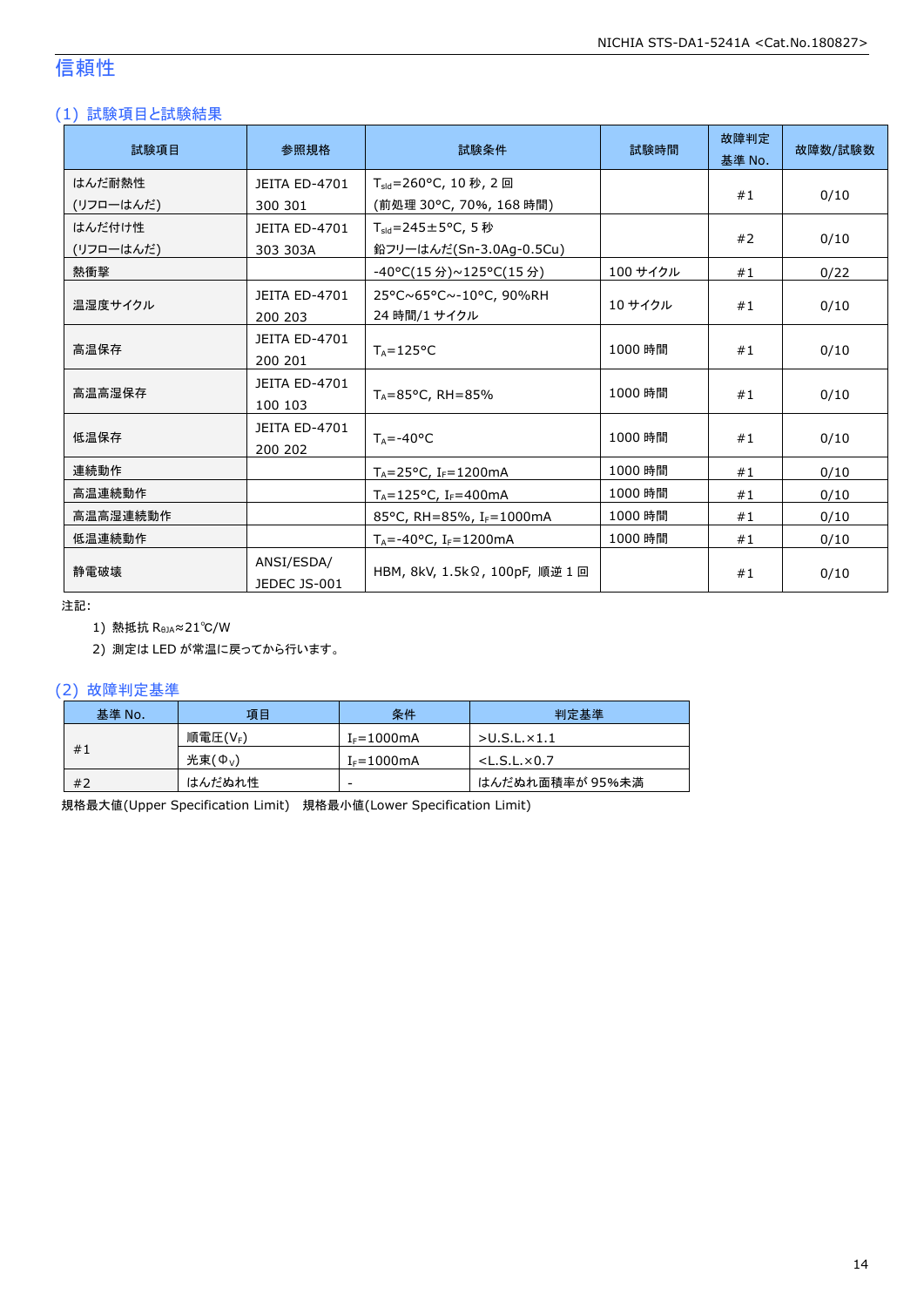### 注意事項

#### (1) 保管

|       | 条件        | 温度                   | 湿度       | 期間        |
|-------|-----------|----------------------|----------|-----------|
|       | アルミ防湿袋開封前 | 30°C 以下              | 90%RH 以下 | 納入日より1年以内 |
| 保管    | アルミ防湿袋開封後 | 30°C 以下              | 70%RH 以下 | 168 時間以内  |
| ベーキング |           | $65 \pm 5^{\circ}$ C | -        | 24 時間以上   |

● 本製品は、MSL3 に相当します。MSL については IPC/JEDEC STD-020 をご確認下さい。

- 本製品は、パッケージに吸収された水分がはんだ付け時の熱で気化膨張することにより、界面の剥離が発生し光学的劣化を起こす可能性があります。そ のためお客様にて実装するまでの、吸湿量を最小限に抑えるため防湿梱包を実施しております。アルミ防湿袋に入っているシリカゲルは吸湿が進むと青 色から赤色へ変色します。
- アルミ防湿袋を開封後は上記の条件を越えないようにはんだ付けを完了下さい。万一未使用の LED が残った場合は、シリカゲル入り密閉容器等で保管 下さい。なお当社防湿袋に戻し、再封印することを推奨します。
- 保管期間を過ぎた場合は、ベーキング処理を施して下さい。また、保管期間内に同封してあるシリカゲルの青色が無くなった場合も、同様にベーキングを お願いします。ベーキングは 1 回までとします。
- 電極部分は、金メッキが施されております。腐食性ガス等を含む雰囲気にさらされますと、メッキ表面が変質し、はんだ付け性に問題が生じる事がありま す。保管時は密閉容器等で保管して下さい。なお当社防湿袋に戻し、再封印することを推奨します。
- 実機に使用する部材(パッキン、接着剤など)については、メッキ表面への影響を考慮して、硫黄成分を含有しているものの使用を避けて下さい。メッキの 表面異常は、導通・接続不良に繋がる可能性があります。また、パッキンを使用する場合は、シリコーンゴム材質のものを推奨します。その際、低分子量 のシロキサンによる機器の接点不良に注意して下さい。
- 急激な温度変化のある場所では、結露が起こりますので温度変化の少ない場所に保管して下さい。
- 埃の多い環境での保管は避けて下さい。
- 直射日光や室温を超えるような環境に長期間さらさないで下さい。

#### (2) 使用方法

● LED 毎に絶対最大定格を超えないように回路設計を行って下さい。LED 毎に定電流駆動することを推奨致します。また定電圧駆動する場合は、(A)の回 路は LED の順電圧の影響により LED に流れる電流がばらつく可能性がありますので、(B)の回路を推奨します。



- 本製品は、順方向電流駆動でご使用下さい。また、非点灯時には順逆とも電圧がかからないように配慮下さい。特に逆電圧が連続的に加わる状態は、マ イグレーションを発生させる可能性があり、素子にダメージを与える場合がありますので避けて下さい。長時間使用しない場合は、安全のために必ず主電 源スイッチを切って下さい。
- 本製品は LED の諸特性が安定する定格電流の 10%以上でご使用されることを推奨します。
- 雷サージなどの過電圧が LED に加わらないようにして下さい。
- 屋外で使用される場合は、十分な防水対策、湿度対策、塩害対策を施してご使用下さい。

#### (3) 取り扱い上の注意

- 素手で本製品を取り扱わないで下さい。表面が汚れ、光学特性に影響を及ぼすことがあります。また場合によっては、製品の変形や断線が起こり、不灯 の原因になることがあります。
- ピンセットで本製品を取り扱う場合は、製品へ過度な圧力を掛けないようにして下さい。樹脂部の傷、欠け、剥がれ、製品の変形や断線が起こり、不灯の 原因となります。
- 本製品を落下させてしまった場合には、製品の変形などが発生することがありますのでご注意下さい。
- 本製品の実装後に基板は積み重ねしないで下さい。実装した基板を重ねると、基板が樹脂部に衝撃を与え樹脂部の傷、欠け、剥がれ、変形・断線、LED 剥がれが発生し、不灯の原因になります。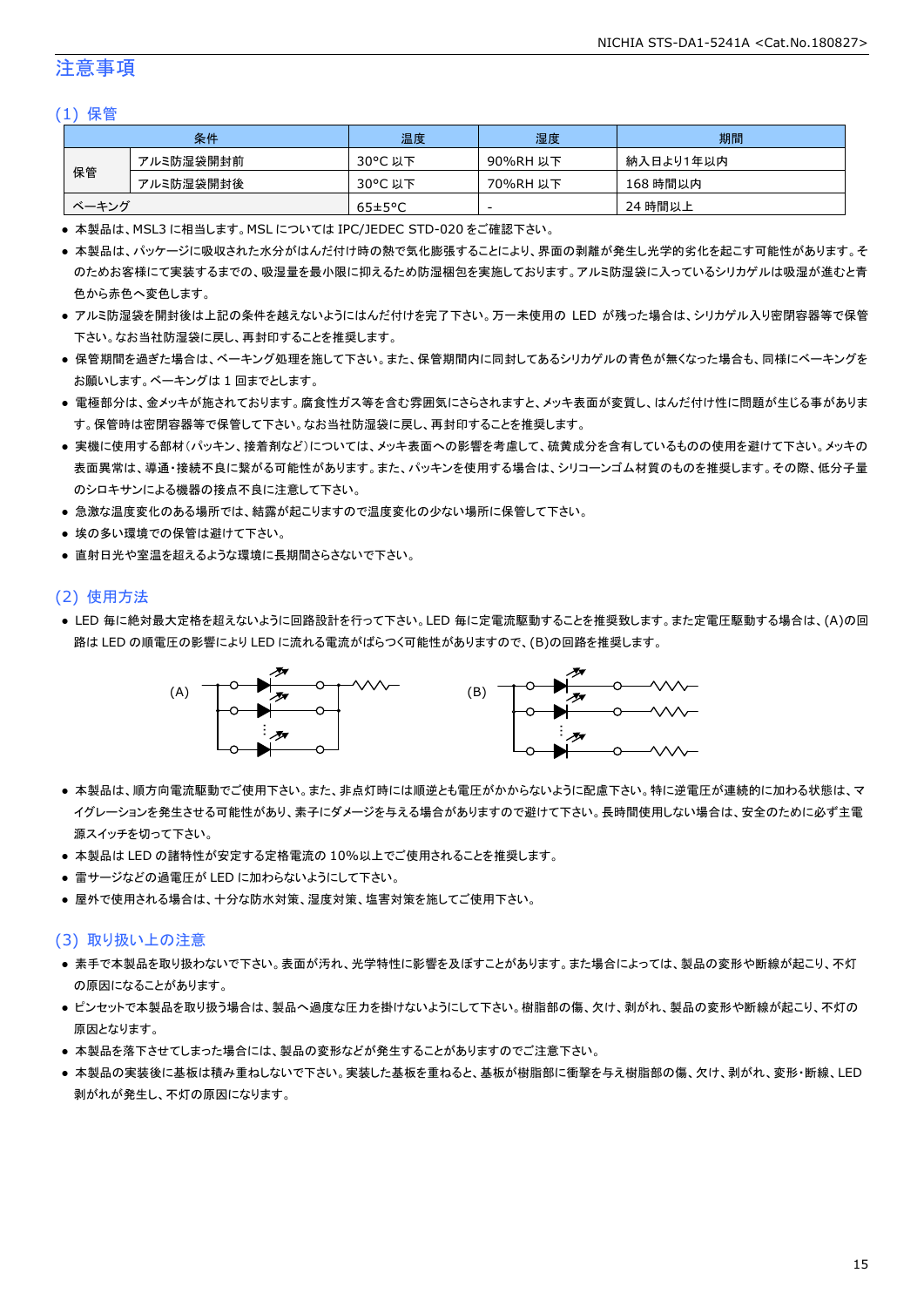#### (4) 設計上の注意

- LED を基板にはんだ付けした後の基板分割工程などで基板が曲がると、パッケージ割れが発生することがありますので基板のたわみやねじりに対して極 力ストレスの加わらないような LED 配置にして下さい。
- 基板分割部では LED の取り付け位置によって機械的ストレスが変化しますので、最もストレスが加わらないような位置に配置して下さい。
- 基板分割時は、手割りを避け、専用治具にて行って下さい。
- LED 周辺で使用する部材(筐体、パッキン、接着剤、2 次レンズ、レンズカバーなど)から放出された揮発性有機化合物は、LED のレンズや封止樹脂を透 過する可能性があります。特に密閉状態では、これらの揮発性有機化合物が熱や光子エネルギーにさらされると変色が起こり LED の光出力が大幅に低 下したり、色ずれが発生する可能性があります。また、空気の循環をよくすることで、光出力の低下や色ズレが改善されることがあります。密閉状態でご使 用される場合は、実機点灯試験による光学評価で異常なきことの確認をお願いします。
- アルミベース基板を使用する際には事前検証を十分行って下さい。使用時の熱ストレスによりはんだクラックが発生する恐れがあります。アルミベース基 板の絶縁層は、低弾性絶縁層を推奨します。
- 基板の製品取り付けパターン部及び製品直下部には、ソルダーレジストがかからない構造(下図参照、 Non Solder Mask Defined パッド(以下 NSMD))を推奨します。



#### (5) 静電気に対する取り扱い

● 本製品は静電気やサージ電圧に敏感で、素子の損傷や信頼性低下を起こすことがあります。取り扱いに際しては、以下の例を参考に静電気対策を十分 行って下さい。

 リストストラップ、導電性衣類、導電靴、導電性床材等による電荷の除去 作業区域内の装置、治具等の接地による電荷の除去

導電性材料による作業台、保管棚等の設置

- 使用機器、治具、装置類や作業区域内は適切に接地をして下さい。また、実装される機器等についてもサージ対策の実施を推奨します。
- 治具、装置類にガラスやプラスチックなどの絶縁体を使用される場合は以下の例を参考に対策を十分行って下さい。

導電性材料による導電化

加湿による帯電防止

除電器(イオナイザ)による電荷の中和

- 本製品を機器に実装後、特性検査をする際には、静電気による損傷の有無も併せて確認して頂くようお願いします。電流を下げて(1mA 以下推奨)順電 圧検査又は発光検査を実施することで、損傷の有無は検出できます。
- 損傷した LED には、順方向の立ち上がり電圧が低下する、低電流で発光しなくなる等の異常が現れます。 不合格判定基準: (VE<2.0V at IE=0.5mA)

#### (6) 熱の発生

- 本製品をご使用の際は、熱の発生を考慮して下さい。通電時の素子の温度上昇は、実装する基板の熱抵抗や本製品の集合状態により変化します。熱の 集中を避け、本製品周囲の環境条件により最大ジャンクション温度(T<sub>1</sub>)を超えることがないよう配慮下さい。
- 本製品周囲の温度条件(TA)により使用電流を決め放熱等の処理を施して下さい。

#### (7) 洗浄

- ぬれた雑巾、ベンジン、シンナーなどで LED を拭かないで下さい。
- 洗浄する場合は、イソプロピルアルコールを使用して下さい。その他の洗浄剤の使用に当たってはパッケージ及び樹脂が侵され不具合発生の原因となる 場合がありますので、問題のないことを十分確認の上での使用をお願い致します。フロン系溶剤については、世界的に使用が規制されています。
- LED に汚れが付着した場合にはイソプロピルアルコールを布に付けて良く絞って汚れを拭き取って下さい。
- 超音波洗浄は、基本的には行わないで下さい。やむをえず行う場合は、発振出力や基板の取り付け方により LED への影響が異なりますので、予め実使 用状態で異常のない事を確認の上実施下さい。